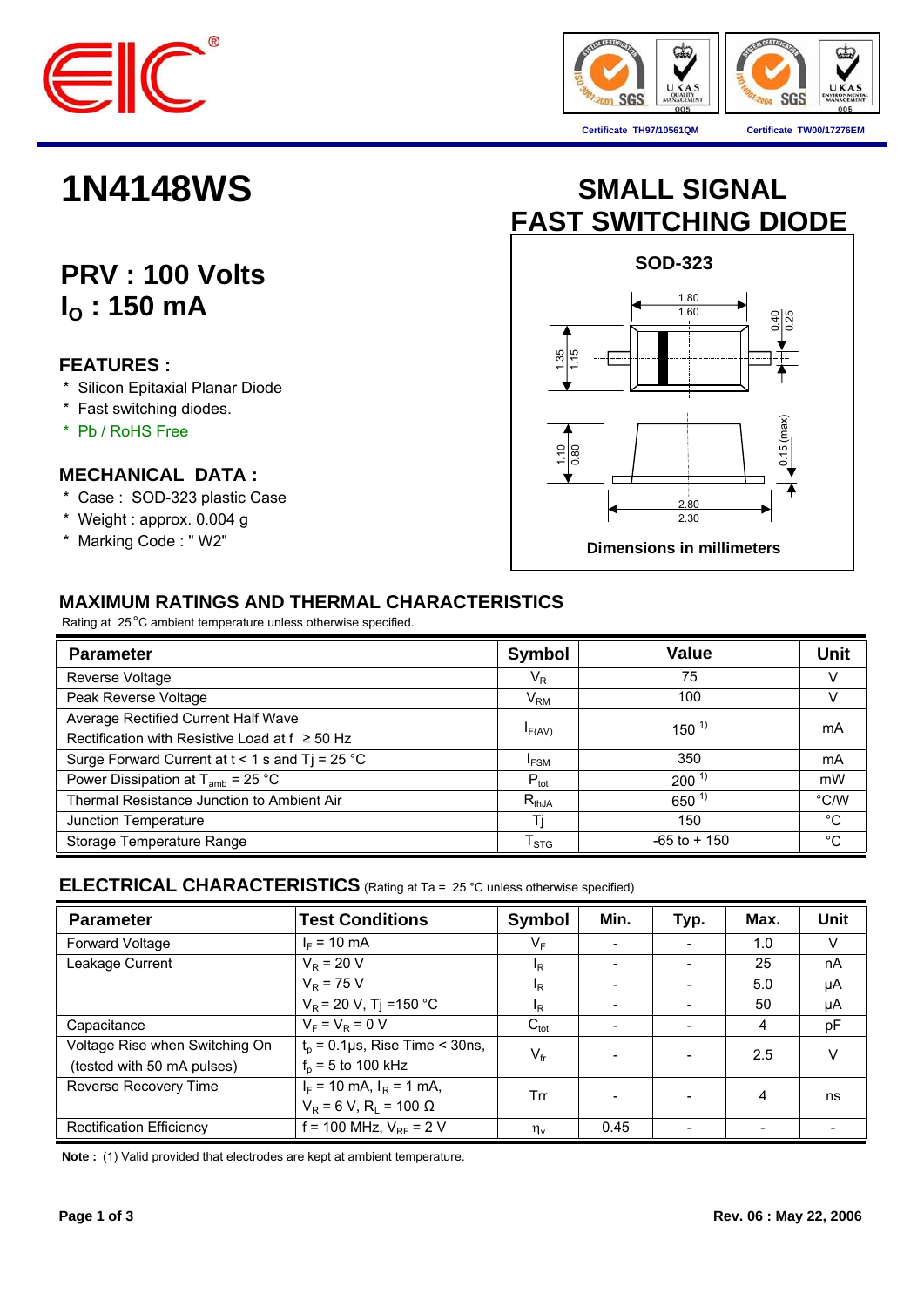



**Certificate TH97/10561QM Certificate TW00/17276EM**